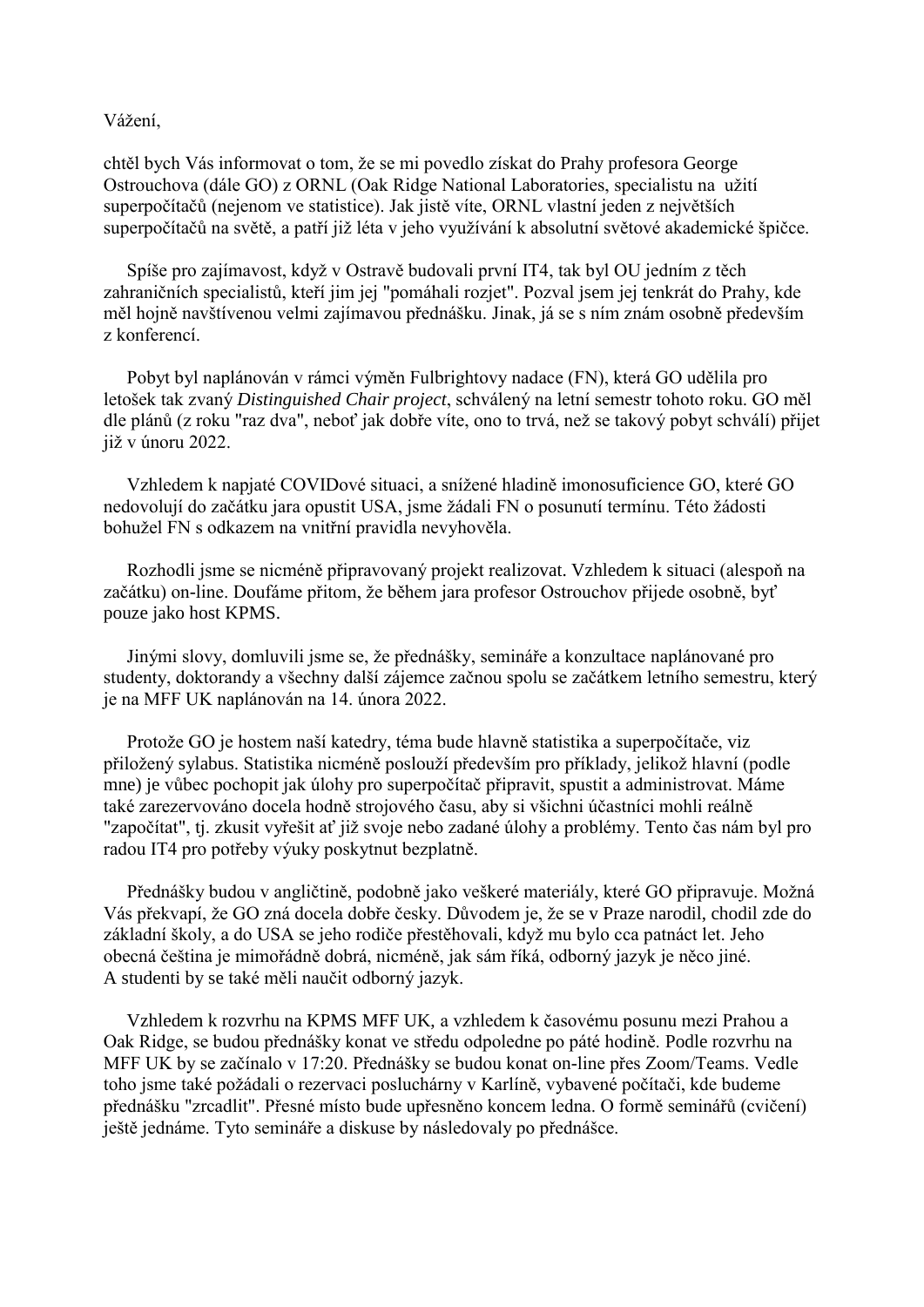Domnívám se, že program by mohl být zajímavý i pro Vaše studenty, doktorandy a kolegy všeho věku. Prosím Vás proto, abyste laskavě tuto informaci rozšířili jak na Vašem pracovišti, tak mezi studenty, doktorandy, kolegy a známými. Jsem přesvědčen, že podobnými nabídkami se to u nás každý den nehemží.

Veškeré informace budou průběžně na mé webové stránce http://www.karlin.mff.cuni.cz/~antoch kde budu také zrcadlit veškeré další relevantní informace z ORNL.

Omlouvám se těm, kteří můj dopis dostanou vícekrát. Pro distribuci informací používám i kanály katedry, České statistické společnosti, apod. Děkuji za pochopení.

Srdečně zdraví a vše nejlepší v Novém roce přeje Jára Antoch Praha 12. ledna 2022

Přílohy: V příloze dostanete (zazipováno kvůli úspoře místa)

- Projekt

- Sylabus k 11. 1. 2022 (bude ještě drobně upřesněn)

- PF 2022

- Tento průvodní dopis

Dear colleagues,

I would like to inform you that I managed to get as a visiting Professor in Prague George Ostrouchov (hereinafter GO) from ORNL (Oak Ridge National Laboratories), specialist in the use of supercomputers. As you surely know, ORNL owns one of the largest supercomputers in the world and has belonged for years in its use to the absolute world top academia.

 More for the sake of interest, when the first IT4 in Ostrava was built, OU was one of those foreign specialists who "helped them started". I have invited him at that time to Prague, where he presented a very interesting lecture. Otherwise, I know him personally, especially from conferences.

 The stay was planned as part of the Fulbright Foundation (FN) exchanges, which awarded GO for this year so-called *Distinguished Chair project*. More precisely, the project was approved for the summer semester 2022. GO according to the plans (from the year "one two three", because as you well know it it takes time for such a stay to be approved) had to arrive as early as beginning of February 2022.

 Due to the tense COVID situation and the reduced immunodeficiency level of GO, he cannot leave the USA until the beginning of spring. We asked FN to move deadline. Unfortunately, the FN did not comply with this request, referring to their internal rules.

 However, we decided to implement the planned project. Due to the situation, at the beginning only online. At the same time, we hope that during the spring Professor Ostrouchov will come in person, albeit only as a KPMS guest.